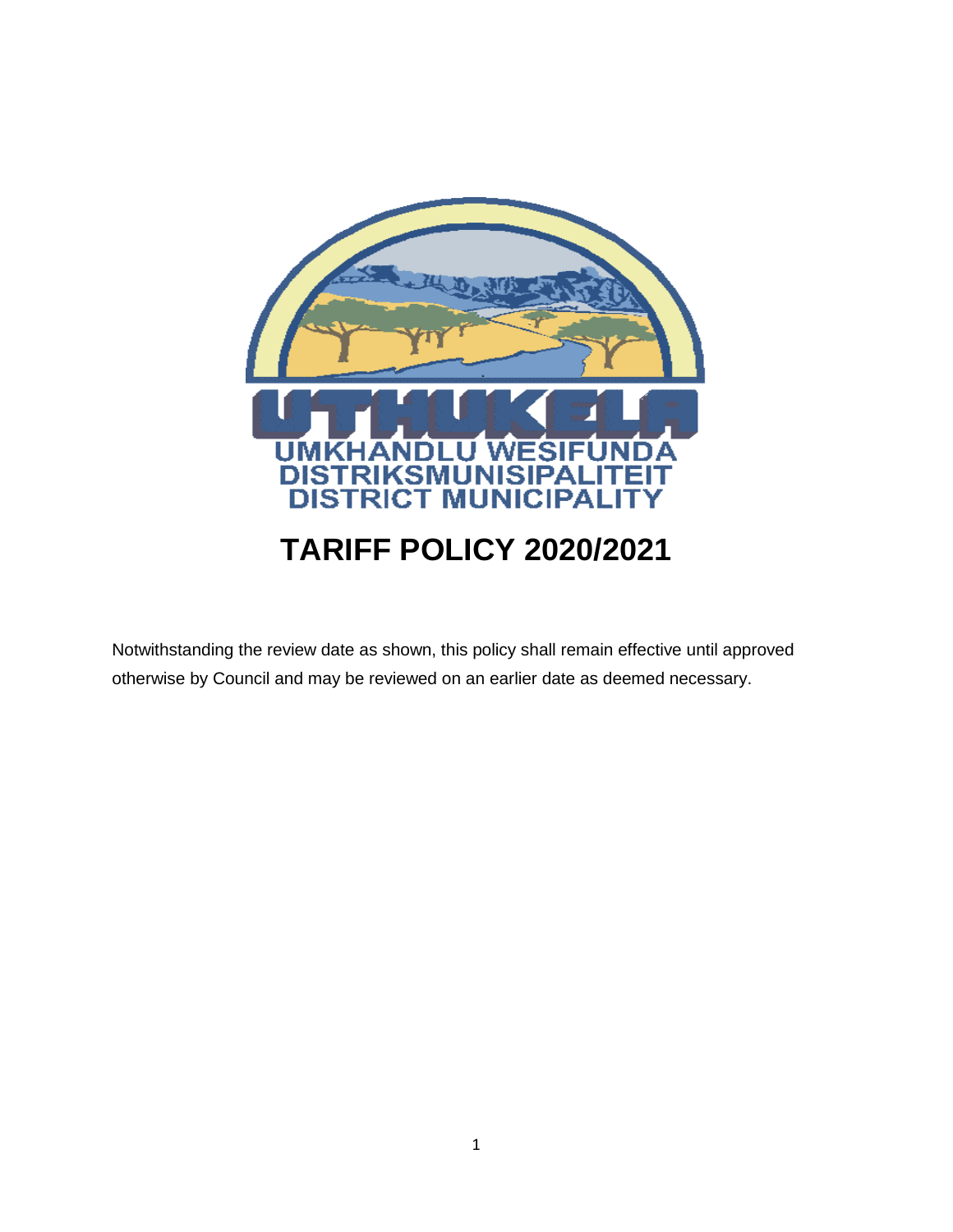# **TABLE OF CONTENTS**

| 1. DEFINITIONS                      | 3  |
|-------------------------------------|----|
| 2. APPLICABLE LEGISLATIVE FRAMEWORK | 4  |
| 3. PREAMBLE                         | 5  |
| 4. OBJECTIVES                       | 5  |
| 5. PRINCIPLES                       | 5  |
| <b>6. POLICY PROVISIONS</b>         | 6  |
| 7. OFFENCES AND PENALTIES           | 12 |
| 8. IMPLEMENTATION AND MONITORING    | 13 |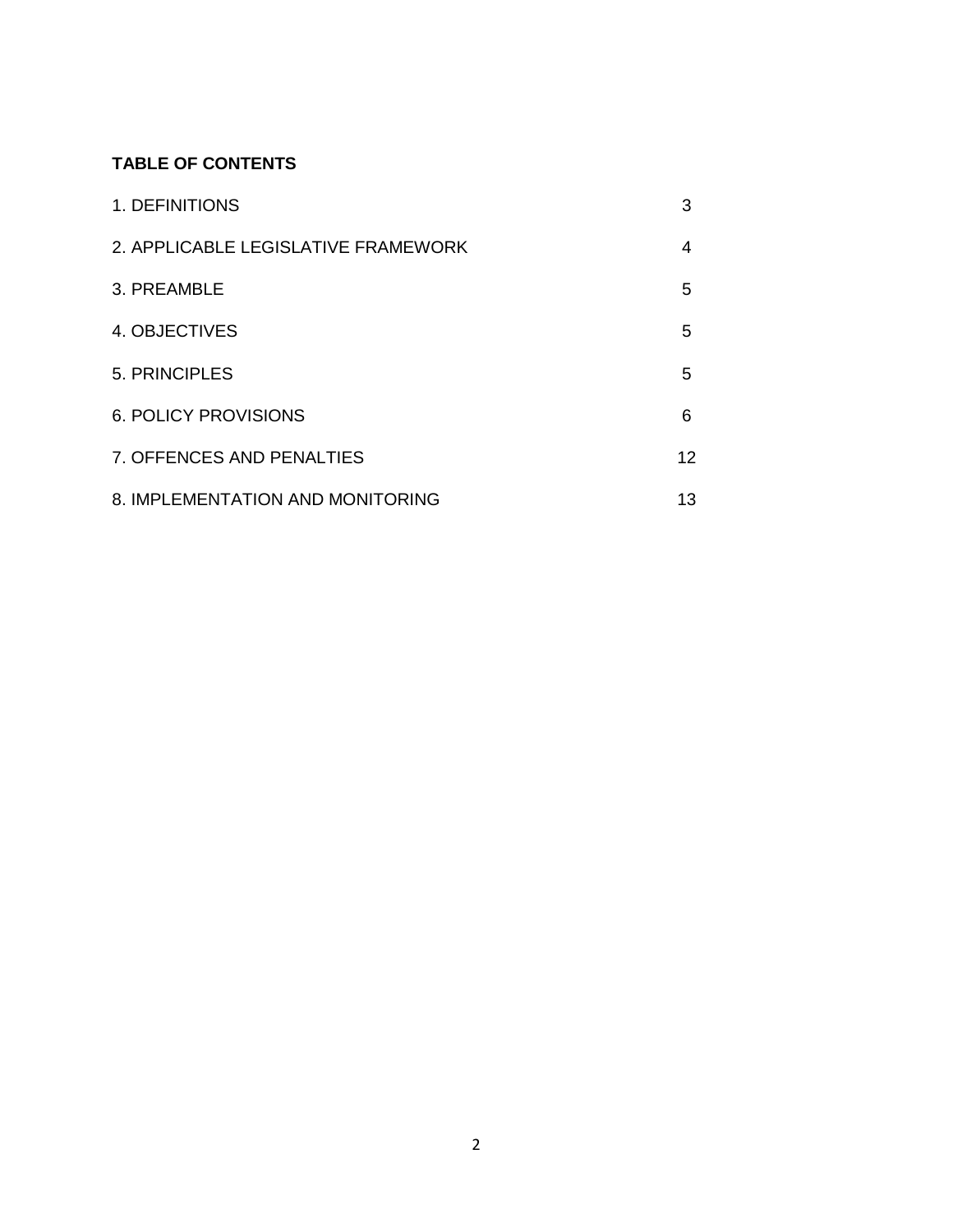### **1. DEFINITIONS**

4.1. "**Municipal area**": Means the area in respect of which the municipality has executive and legislative authority as determined by the constitution and the National legislation and the area as demarcated by the Demarcation Act (Act 27 1998);

4.2. "**Municipal Council**": Means a municipal Council referred to in section 157 of the Constitution;

4.3. "**Poor households**": Means those households in the municipal area that cannot afford to pay either the entire tariff charge for the municipal services, or part of it, also means those households in the municipal area living in property with a municipal property valuation under R15000 and earn less than twice the pension grant per month under one roof.

4.4. **"Tariff Policy":** Means a policy on the levying of fees, rates or taxes for the municipal services provided by the municipality itself and that complies with the Municipal Systems Act 2000 (Act 32 of 2000); The Act Means the Municipal Systems Act 2000, (Act 32 of 2000) (MSA).

4.5. **"Recovery Cost":** Resource management expenditure refers to those activities that are required to regulate, manage and maintain the service.

4.6. "Capital Costs (Depreciation)": Capital cost expenditure is the Council's obligation to meet the repayments on loans negotiated to finance the provision of the service.

4.7. **"Maintenance Costs":** These are normal running costs to maintain the service at the established level of service provision.

4.8. **"Consumption / Usage":** In the case of measurable services, the actual cost of usage of the services is easily determined. Where measurable services are provided without measuring devices being installed, the cost will be calculated by using the sectoral charge multiplied by the bulk registered consumption or estimated volume of consumption divided by the number of households/properties.

4.9. "**Trading Service**": Water and sewerage is a trading service. Typically the consumption of a trading service is measurable and can be apportioned to an individual consumer.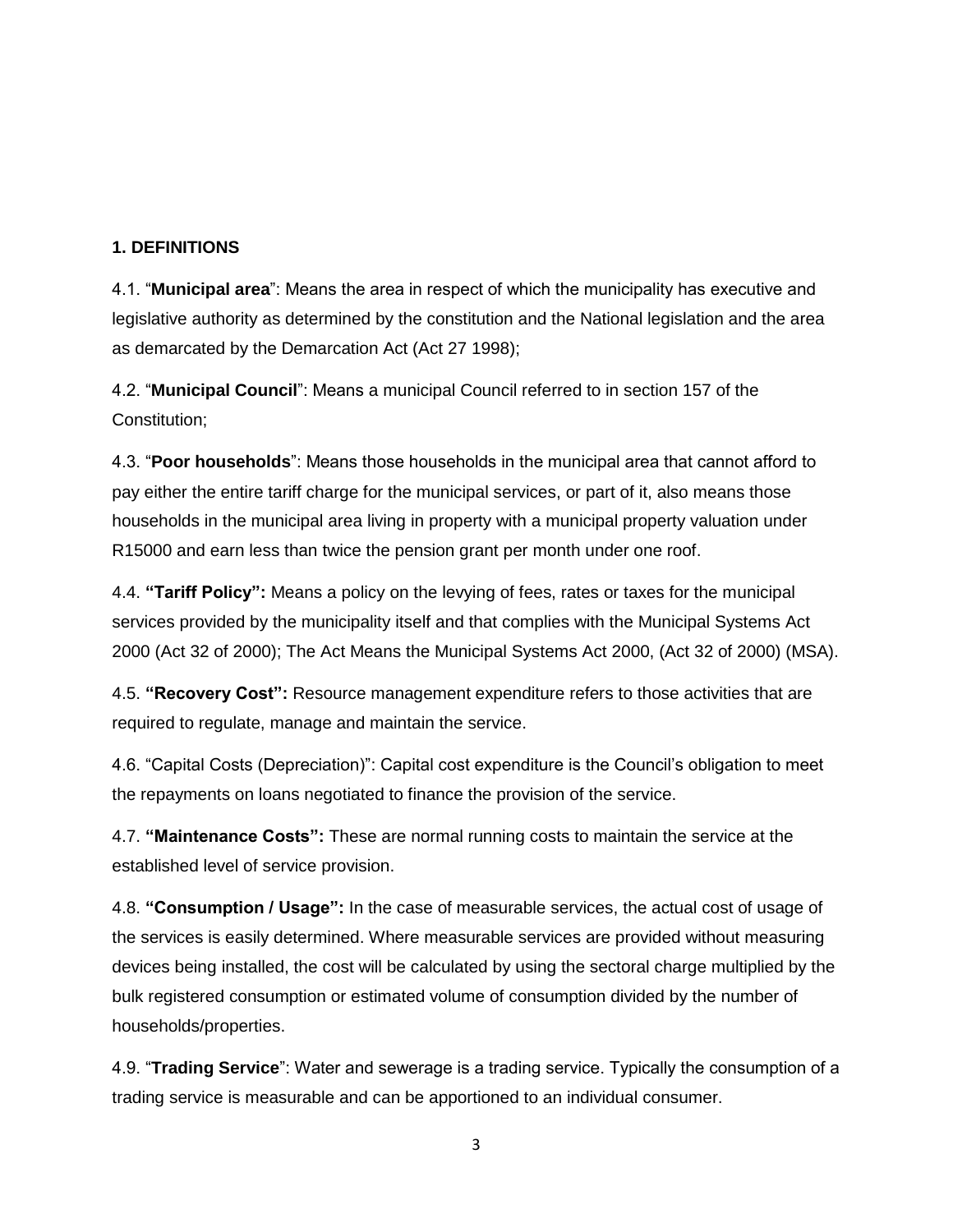4.10. "**Economical Services":** Sewage and domestic household removal are economic services.

4.11. "**Subsidised Services":** These services include approving building plans and the consumption of water and sanitation services by the qualifying indigents.

4.12. **"Community Services**": Community Services are those services the consumption of which cannot be determined nor apportioned to individual consumers.

4.13. Level of services refers to Industries, Domestic and others.

# **2. APPLICABLE LEGISLATION**

- 1. In terms of Section 62 (1) of the Municipal Finance Management Act (MFMA) the Accounting Officer of a Municipality is responsible for managing the fiscal administration of the municipality and in terms of Section (1)(f), must for this purpose take all reasonable steps to ensure that the municipality has and implements a tariff policy referred to in Section 74 of the Municipal Systems Act (MSA).
- 2. In terms of S74 (3) of the MSA a tariff policy may differentiate different categories of users, debtors, service providers, services and geographical areas subject to ensuring no unfair discrimination.
- 3. For the purposes of this Policy, the Regional Services Councils Act No. 109 of 1098, the Municipal Finance Management Act No. 53 of 2003, the Water Services Act of 1997 and the Local Government Municipal Systems Amendment Act No. 44 of 2003 has been used as a reference.
- 4. The Water Services by-laws of the Uthukela District Municipality as Water Services Authority (adopted as required by section 21 of the Water Services Act 108 of 1997)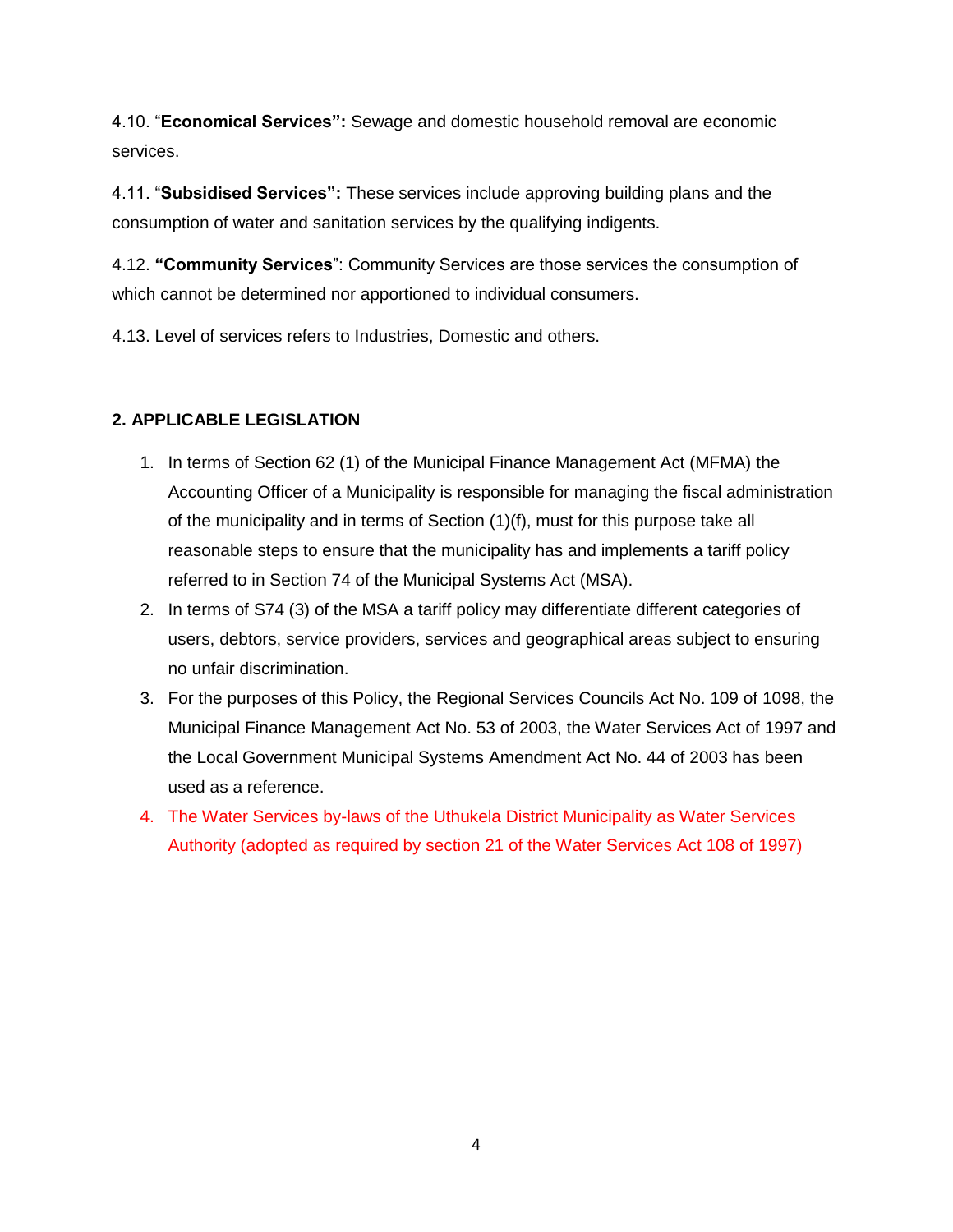# **3. PREAMBLE**

1.1. The tariff policy is compiled, adopted and implemented in terms of the current legislation.

1.2. This Policy guides the levying of fees for services provided by the municipality or by way of service delivery agreements. In setting the annual tariffs Municipality shall at all times take due consideration to tariffs applicable elsewhere in the sector and broadly in the economic region.

1.3. The latter consideration seeks to address the impact which policy tariffs may have on local economic development.

1.4. It is imperative for Municipality to acknowledge that the tariff policy must be driven by the following constitutional provisions: revenue adequacy and certainty; sustainability; effectiveness and efficiency; accountability, transparency and good governance - equity and redress as well as imperatives for development and investment.

# **4. OBJECTIVES**

2.1. The policy objectives are to ensure that:

a) The tariffs of the Municipality conform to acceptable policy principles;

- b) Municipal services are financially sustainable;
- c) There is certainty in the Municipality, of how the tariffs will be determined;

d) Tariffs of the Municipality comply with the applicable legislation

# **5. PRINCIPLES**

3.1. Municipality's tariff policy will reflect the following principles:

- a) Consumers of municipal services should be treated equitably;
- b) Amounts payable for services should generally be in proportion to usage;
- c) Indigent must have access to free basic services in line with Municipal indigent policy.
- d) Tariffs must reflect the costs reasonably associated with rendering the service, including capital, operating, maintenance, administration, replacement costs and interest charges;
- e) Notwithstanding capital sources from elsewhere, tariffs must be set at levels that facilitate the financial sustainability of the service.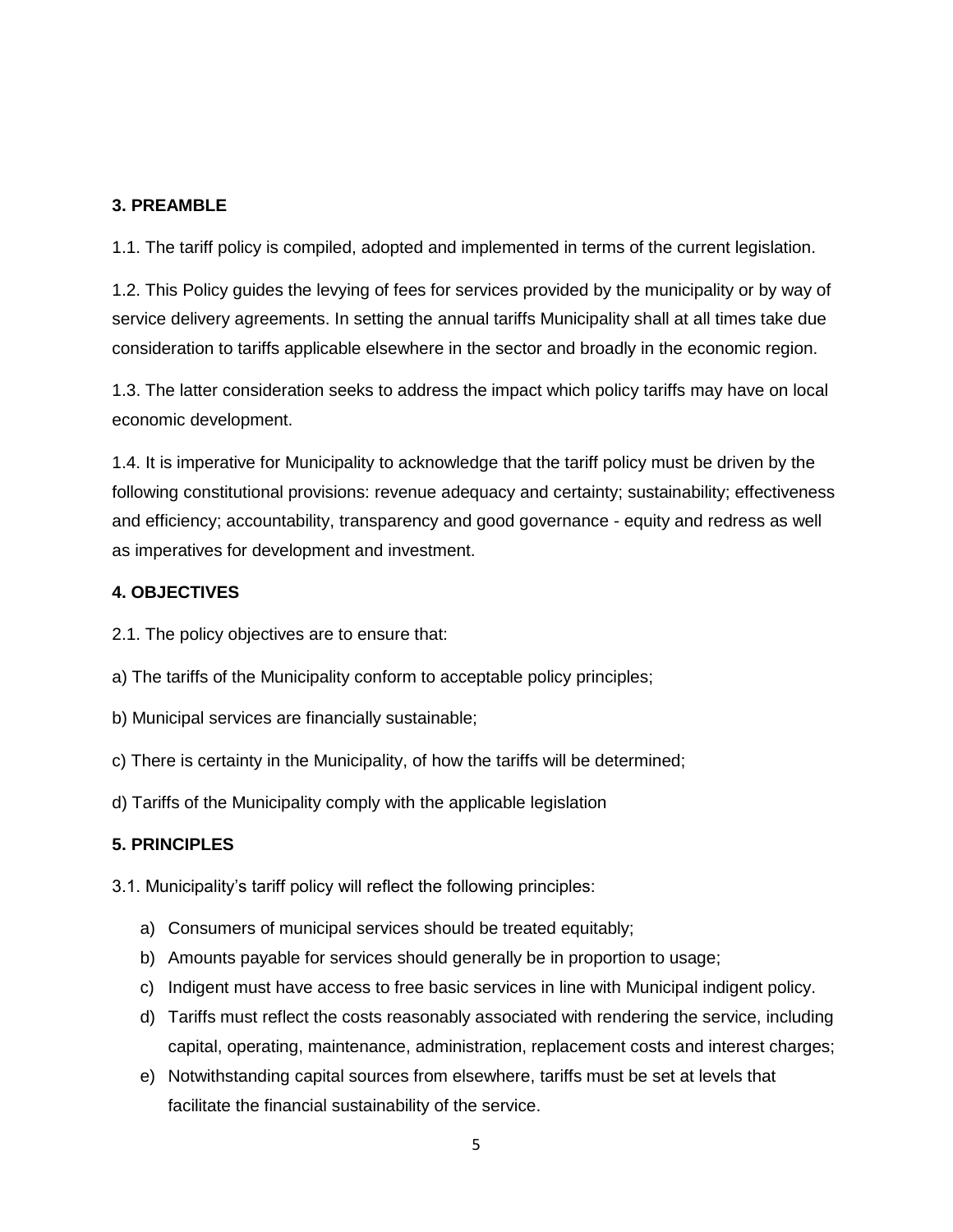f) Different tariff rates will be applicable to various categories of consumer's. g) Recovery of costs on immeasurable services shall be equalised over the total area of jurisdiction of the municipality and the principle of flat rate payment will apply

# **6. POLICY PROVISIONS**

# **6.1. Free Basic Services**

- a) Municipality recognizes that Indigent is entitled to a minimum amount of free basic services in line with provision of Indigent policy.
- b) Basic services refer to:
	- i) Portable Water
	- ii) Domestic waste water
	- iii) Municipal Health services
	- iv) Household Sanitation,

# 6.2. **Affordable Tariffs**

- a) The Council undertakes to keep tariffs at affordable levels and will ensure that:
	- i) Services are delivered at an appropriate level;
	- ii) Efficiencies are built into all Municipal operations;
	- iii) A performance management system is introduced to ensure that plans that are devised are actually implemented, that resources are obtained as economically as possible, used efficiently and effectively and that appropriate service delivery mechanisms are used;
	- iv) Any service that is provided for which there is little demand, that is priced under the actual cost of providing it and which requires the Municipality to maintain significant infrastructure and other facilities, are phased out, except where the Municipality is by law required to provide such as service.
	- c) To increase affordability for indigent persons, Municipality will ensure that its equitable share of revenue raised nationally, will be used to efficiently subsidise a certain level of basic services for them.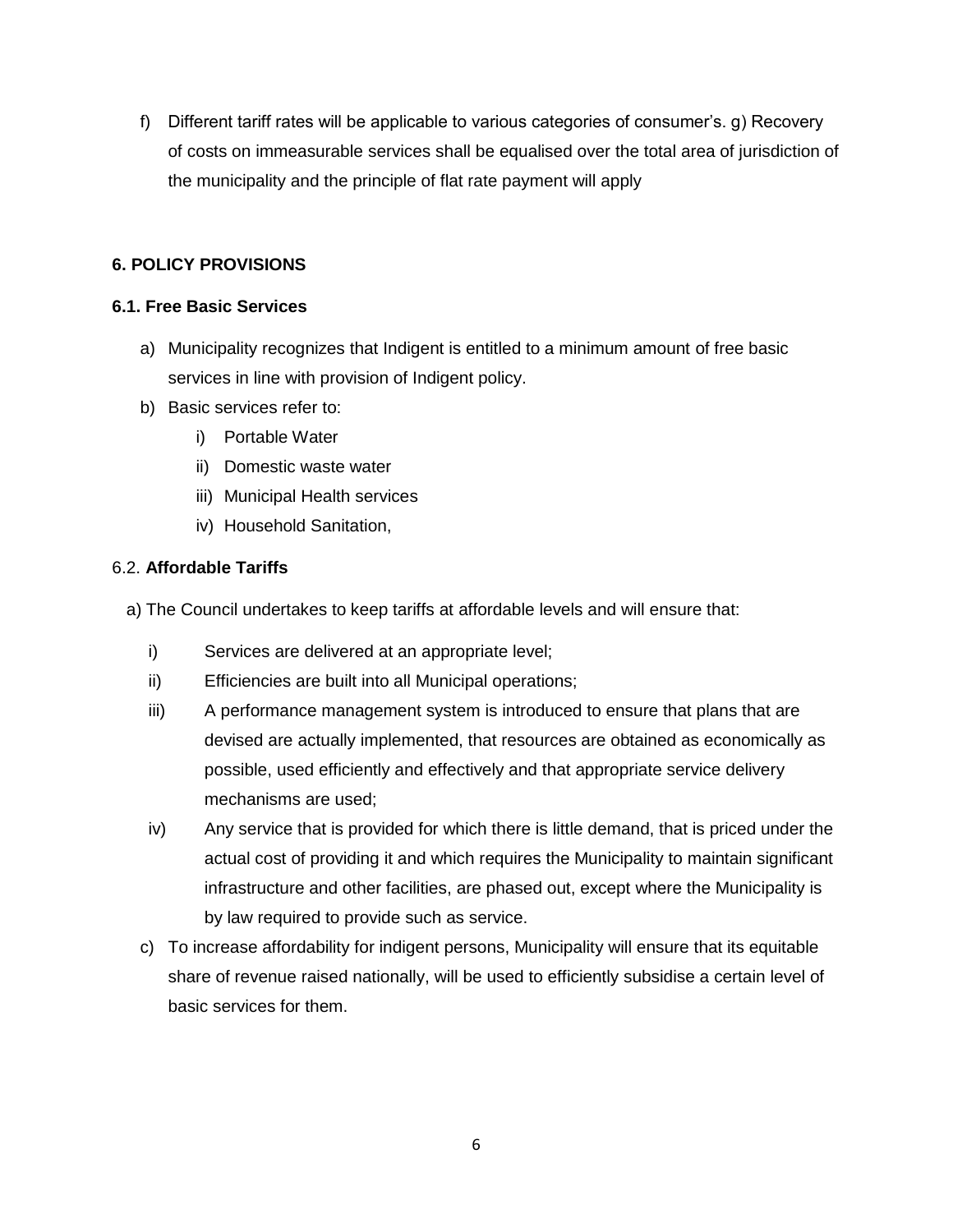#### 6.3. **Tariff Equality for Water Services**

- a) Municipality holds that all consumers must pay the same tariff for the same level and quality of service. However different categories of consumers can have different tariffs.
- b) The Municipality, like any other enterprise is subject to continuous price increases in the goods, materials and other resources that it uses to perform its functions. Consequently it is the policy of the Council that:
	- i) Tariffs for services will be reviewed at least once during every financial year;
	- ii) Tariff increases must be in line with increases in the price of goods, material and other resources acquired and used by the Municipality to perform its functions; and
	- iii) That tariffs for a particularly service must be calculated in such a way that all relevant costs are covered.

### 6.4. **Payment for Services Rendered**

- a) Notwithstanding the provision for a minimum amount of free basic services, consumers of services must pay for the amount of services that they use.
- b) Where it is possible to measure the consumption of services, the municipality to install metering systems as in the case of water usage, and to take into account the free service element.
- c) In this regard the municipality will develop and fast-track a programme of installing meters where such meters remain outstanding. In line with the latter, it is Council's policy that the tariff for such services must include all relevant cost factors as stated above.

# 6.5. **Local Economic Development and Competitiveness**

- a) The size of the service charge accounts presented to local businesses is a significant business overhead for any business enterprise in the municipal area. The overhead of a business is one of the factors that influence the price of goods and services sold by it, and therefore its profitability and chances of survival.
- b) The municipality will therefore be sensitive that municipal accounts presented to local businesses are fair by amongst others, considering the desire:
	- i) To promote local economic competitiveness; and
	- ii) To promote local economic development and growth.
	- iii)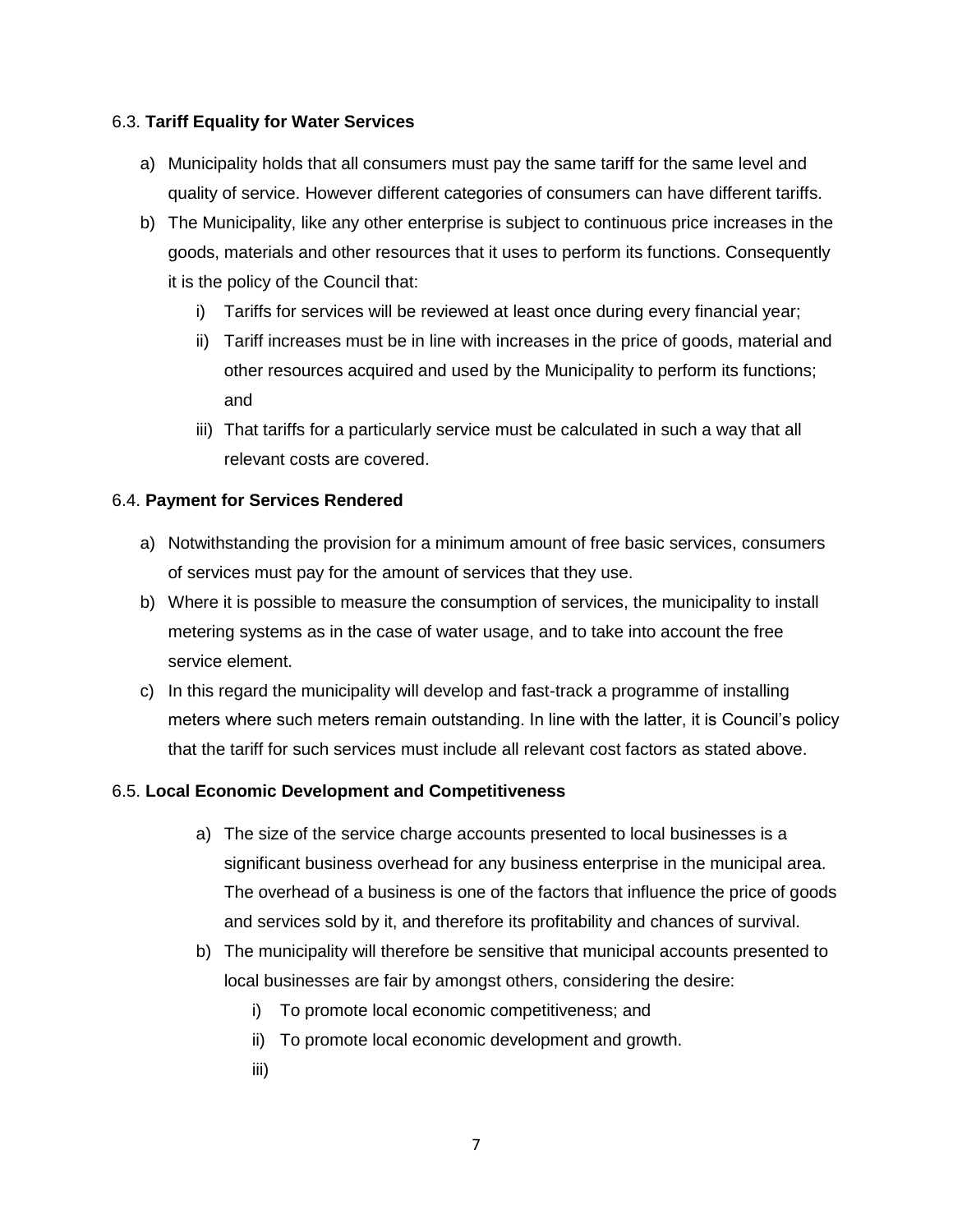#### 6.6. **Service Delivery Sustainability**

- a) The Municipality must ensure that the service that it provides must be sustainable. Financial sustainability of an enterprise will be achieved when it is financed in a manner that ensures that its financing is sufficient.
- b) The tariff for a service must therefore be sufficient to cover the cost of the initial capital expenditure required and interest thereon, managing and operating the service and maintaining, repairing and replacing the physical assets used in its provision.
- c) Sustainability does not only mean that the price of the services must include all relevant costs element, it also means that the charges to be levied must be collected.
- d) The Council shall therefore adopt and apply a Credit Control and Debt Collection policy to ensure that service charges are recovered.

### 6.7. **Tariff Determination**

- a) Tariffs represent charges levied by Council on consumers for the utilization of services provided by the Municipality. Tariffs shall be calculated in various different ways, dependent upon the nature of the service being provided.
- b) Tariffs shall be set in such a manner so as to recover the full cost of the service being provided or recover a portion of those costs, or to bring about a surplus that can be utilized to subsidise other non-economical services.
- c) In special circumstances, such as significant increases in the cost price of goods and services, the Council will review its tariffs during the preparation of the annual budget.
- d) Proposed tariffs shall be presented to the community during the Council's consultations about the budget. Immediately after the Council has determined or amended a tariff, the Accounting Officer must clearly display it at all offices of the Municipality as well as at such other places within the municipal area as he/she may determine. The notice must state:
	- i) The general purpose of the resolution;
	- ii) The date on which the determination or amendment comes into operation;
	- iii) The date on which the notice is displayed;
	- iv) That any person who desires to object to such determination or amendment must do so in writing within 21 days after the date on which the notice was displayed; and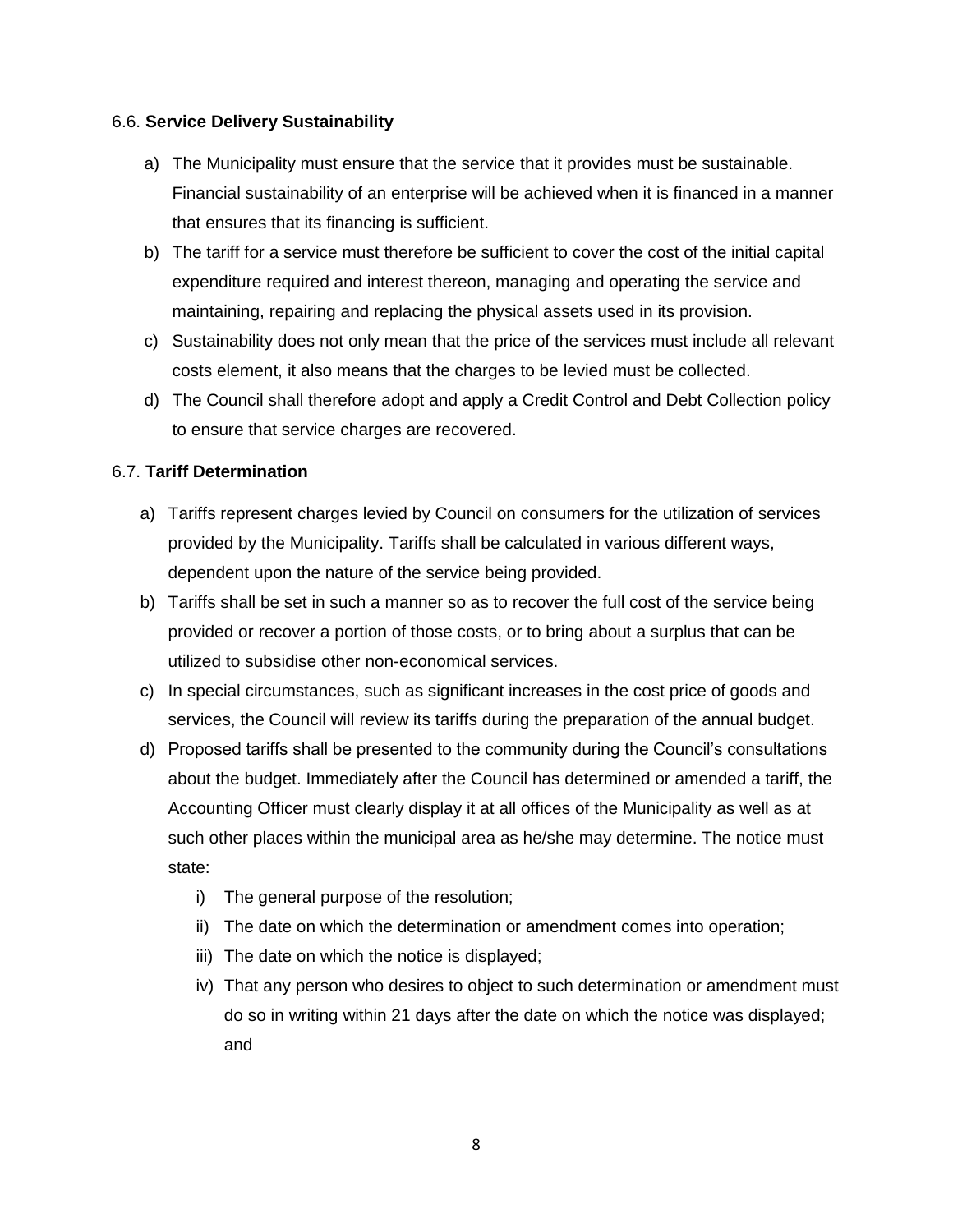- v) That any person who cannot write may come during office hours to a place where a staff member of the Municipality named in the notice will assist that person to transcribe his objection.
- e) If no objection is lodged within the period stated in the notice the determination or amendment will come into operation on the date determined by the municipality. Where an objection is lodged, the Municipality will consider every objection.
- f) The municipality shall, after it has considered all objections, confirm, amend, or withdraw the determination or amendment and may determine another, on the date on which the determination or amendment will come into operation.
- g) After the Council has considered the objections it will again give notice of the determination, amendment or date as determined above and will also publish it as determined by the Council.

# 6.8. **Revenue Sources**

- a) The Council shall finance the affairs of the Municipality by:
	- i) Charging fees for services; and
	- ii) Imposing surcharges on fees, and to the extent authorized by national legislation, other taxes, levies and duties.
- b) The Municipality shall establish appropriate mechanisms, procedures and processes to ensure community participation in, amongst other things, the preparation of its budget.
- c) The following provisions shall be applicable:
	- i) Interest shall be charged at a 10% rate per annum/per month; must be paid to the Municipality on accounts that have not been paid within thirty days from the date on which such accounts became due.
	- ii) ii) Interest shall not be applicable to persons with a qualifying indigent status (refer to Indigent Policy);
	- iii) Any fine imposed or money treated as bail in respect of any offence under the ordinance or a bylaw made by the Council, must be paid to the Municipality.

# 6.9. **Additional Deposit, Disconnection and Reconnection Fees**

- 1. Additional deposit shall be charged on all accounts disconnected
- 2. Disconnection fee shall be charged on all disconnected services.
- 3. Reconnection fee shall be charged upon reconnection

# 6.10. **Classification of Services, Categories & Levels of Consumers**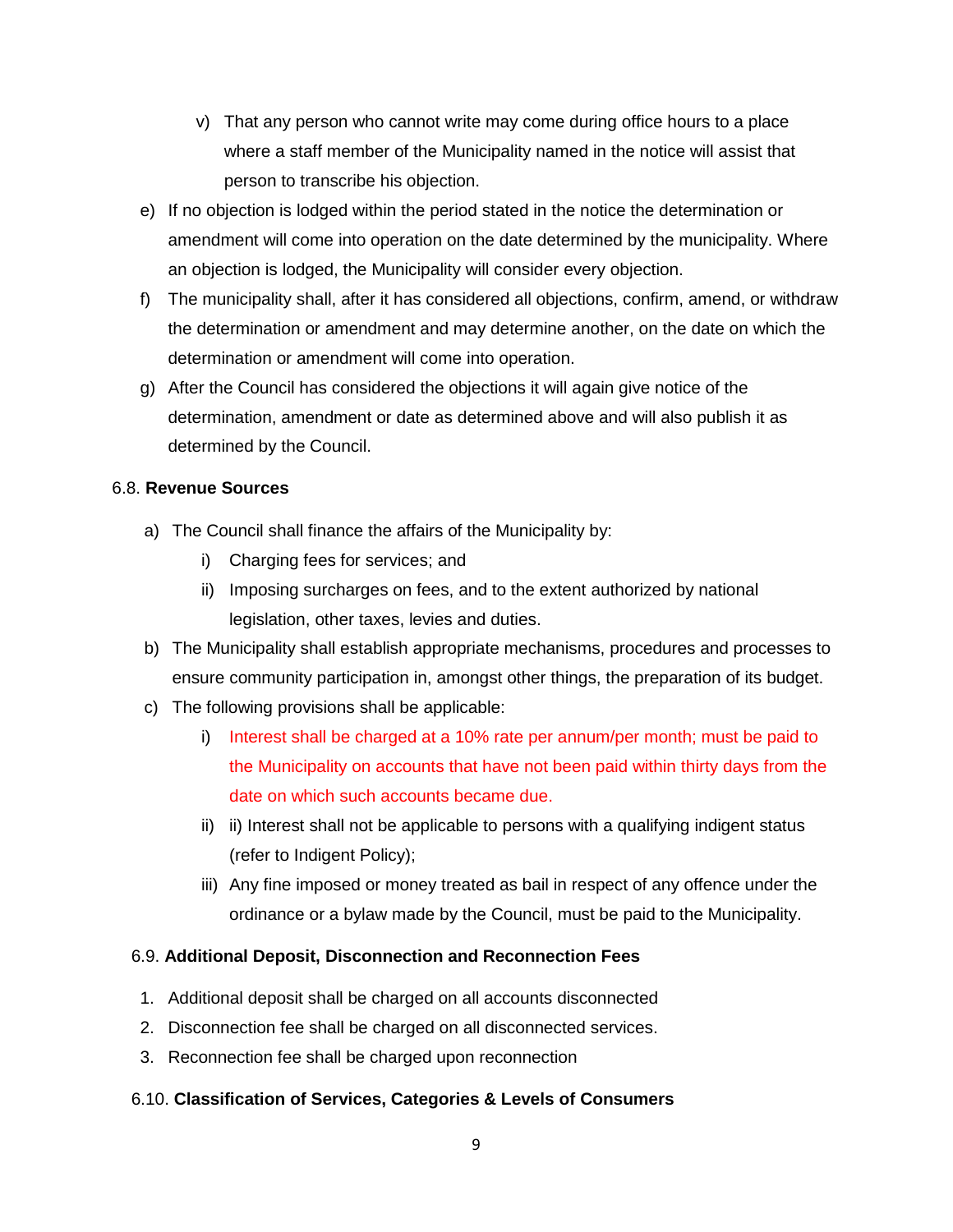a) Traditionally, municipal services have been classified as trading, rates & general services (economic, subsidised and community services) and housing services based on how they are financed. The categorization is as follows:

### 6.10.1. **Trading Services**

a) The tariffs for trading services are determined in such a way that a net trading surplus is realized. The trading surplus is used to subsidise the tariffs of non-trading services.

### 6.10.2. Economical Services

a) The consumption of an economic service can be measured or determined with reasonable accuracy and apportioned to an individual consumer. The tariffs shall be determined in such a way that the costs for providing a service are recovered.

### 6.10.3. **Subsidised Services**

a) A user charge is payable for using the service, but the tariff is much lower than the real cost of providing the service.

### 6.10.4. **Tariff Charges**

#### a) **Water**

- i) The categories of water consumers as set out below shall be charged at the applicable tariffs, as approved by the council in each annual budget. Tariff adjustments shall be effective from the start of the business not calendar year.
- ii) Categories of consumption and charges shall be:
	- 1. All domestic water consumers registered as indigents with the municipality shall receive free the first 6 (six) kilolitres of water consumed per month. Thereafter a stepped tariff per kilolitre as determined by council from time to time shall be applicable on metered water consumption, as set out in this policy.
	- 2. All other domestic consumers shall be charged for actual water consumption at a stepped tariff per kilolitre as determined by council from time to time, and as set out in this policy.

c) All other consumers, including businesses, industries and institutional consumers shall pay the same single tariff per kilolitre irrespective of the volume of water consumed.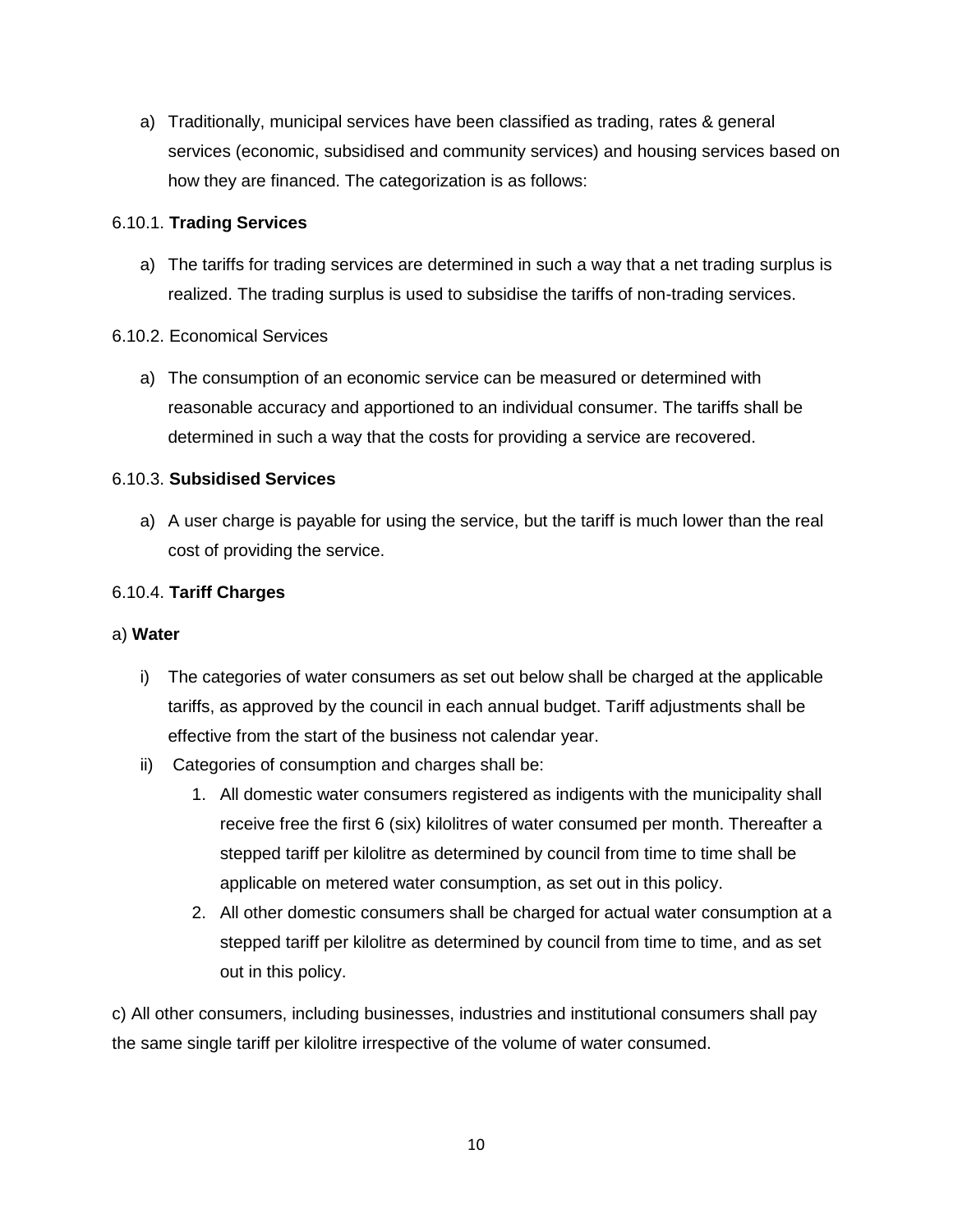d) A basic charge / connection fee, shall be charged on all water consumers, except registered indigents and consumers using prepaid meters.

e) The local municipality's water consumption shall be charged at applicable tariff rates.

# b) **Sewerage**

- i) The categories of sewerage users as set out below shall be charged per month at the applicable tariff as approved by council in each annual budget. Tariff adjustments will be effective from 1 July each year.
- ii) Categories of usage and charges shall be:
	- 1. A basic (availability) charge per month shall be charged for an undeveloped erf, irrespective of their permitted or intended use in a proclaimed area.
	- 2. Registered indigents may receive such discount on this charge as the council deems affordable and appropriate when approving each annual budget

c) A fixed monthly charge based on the costs of the service per sewer point/toilet shall be charged to all consumer categories

d) A fixed monthly charge per sewer point/toilet shall be charged to the local municipality's departments equal to the lowest (domestic) tariff.

e) An effluent fee shall further be payable by factories and other industrial users where the wastewater emanating from such users requires special purification measures by the municipality. Such fees shall be based on the toxic content of the wastewater concerned and the costs of the purification.

f) Final treated effluent fees shall be charged for other uses at tariff rates approved by council.

# **c) Sundries**

The following services shall be considered as economic services, and the tariffs levied shall cover 100% or as near as possible to 100% of the budgeted annual operating expenses of the service concerned:

- a) building plan fees
- b) photostat copies and fees
	- i) The following charges and tariffs shall be considered as regulatory or punitive and shall be determined as appropriate in each annual budget: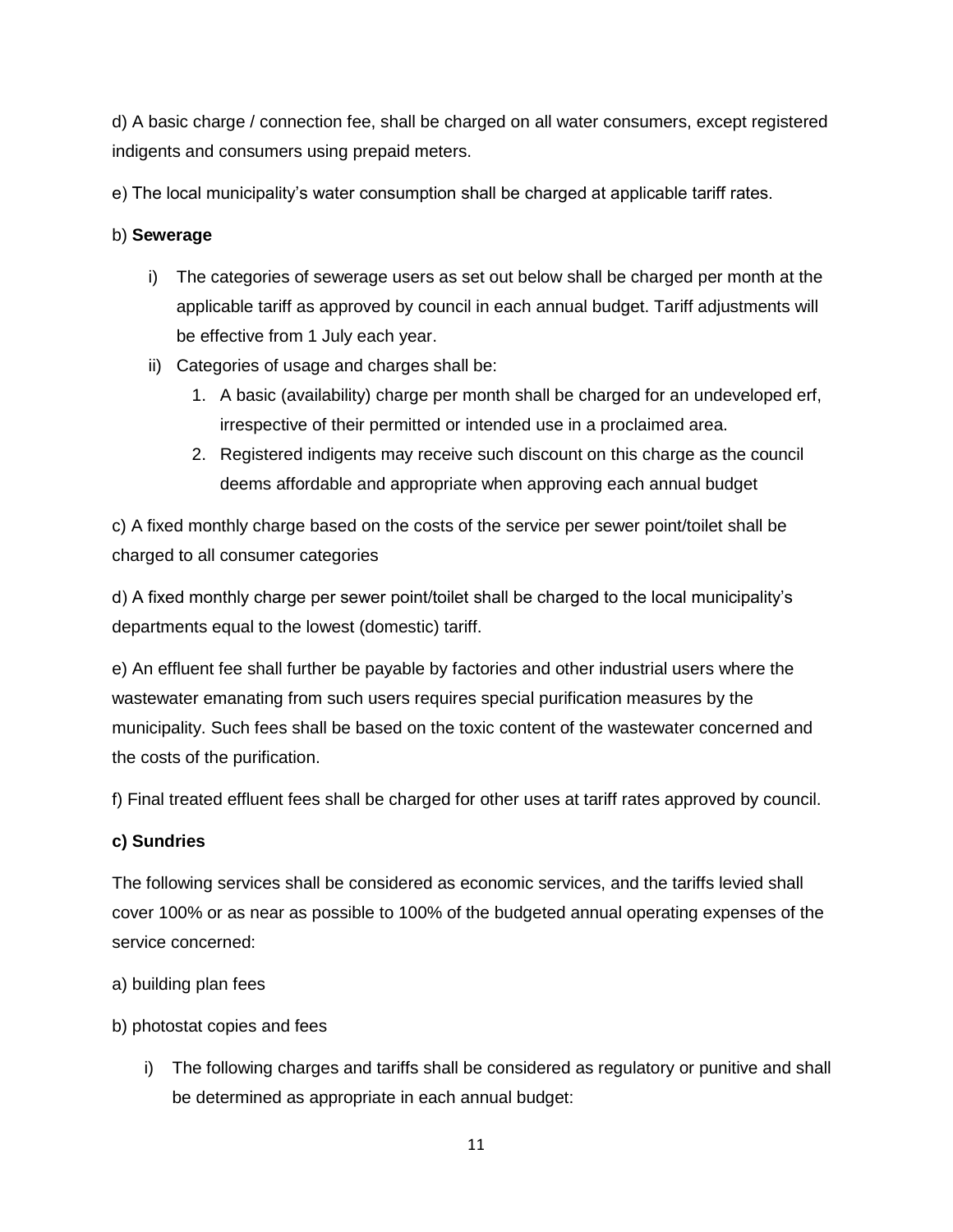- a) Advertising sign fees
- b) Reconnection fees to water only
- c) Other charges imposed in line with the credit and debt control policy
- d) Penalties related to dishonored, stale, post-dated or otherwise unacceptable cheques

#### 6.10.5. **UNITS OF MEASUREMENT**

#### **a) Water**

- i) Cost per unit (kiloliters consumed, (Kl))
- ii) Flat rate will be applicable when consumption cannot be measured

#### **b) Sewerage**

- i) Basic charge will be applicable on domestic; trusts; business and other consumer categories
- ii) Basic charge based on the area of the property and fixed costs associated with the service
- iii) Additional charge based on the area and variable costs of the service
- iv) If the consumer premises are not accessible for meter readings, a flat rate based on the average consumption per categories of consumers will be applicable

#### **7. OFFENCES AND PENALTIES**

- 7.1 Any person who fails or refuses to give access required by an officer of the authority or an authorized provider shall be guilty of an offence in terms of section 34 of the Water Services By-laws and liable on conviction to a fine not exceeding R 4 000,00 or in default on payment, to imprisonment for a period not exceeding 6 months and in the event of a continued offence to a further fine not exceeding R 2 000,00 for every day during the continuance of such offence after a written notice from the authority or an authorized provider has been issued and in the event of a second offence to a fine not exceeding R 6 000,00 or, in default on payment to imprisonment for a period not exceeding 12 months.
- 7.2 Any person who obstructs or hinders any officer of the authority in the exercise of his or her powers or performance of his or her functions or duties shall be guilty of an offence in terms of section 34 of the Water Services By-laws and liable on conviction to a fine not exceeding R50 000,00 or in default on payment, to imprisonment for a period not exceeding 6 months and in the event of a continued offence to a further fine not exceeding R10 000,00 for every day during the continuance of such offence after a written notice from the authority has been issued and in the event of a second offence to a fine not exceeding R75 000,00 or, in default on payment to imprisonment for a period not exceeding 12 months.